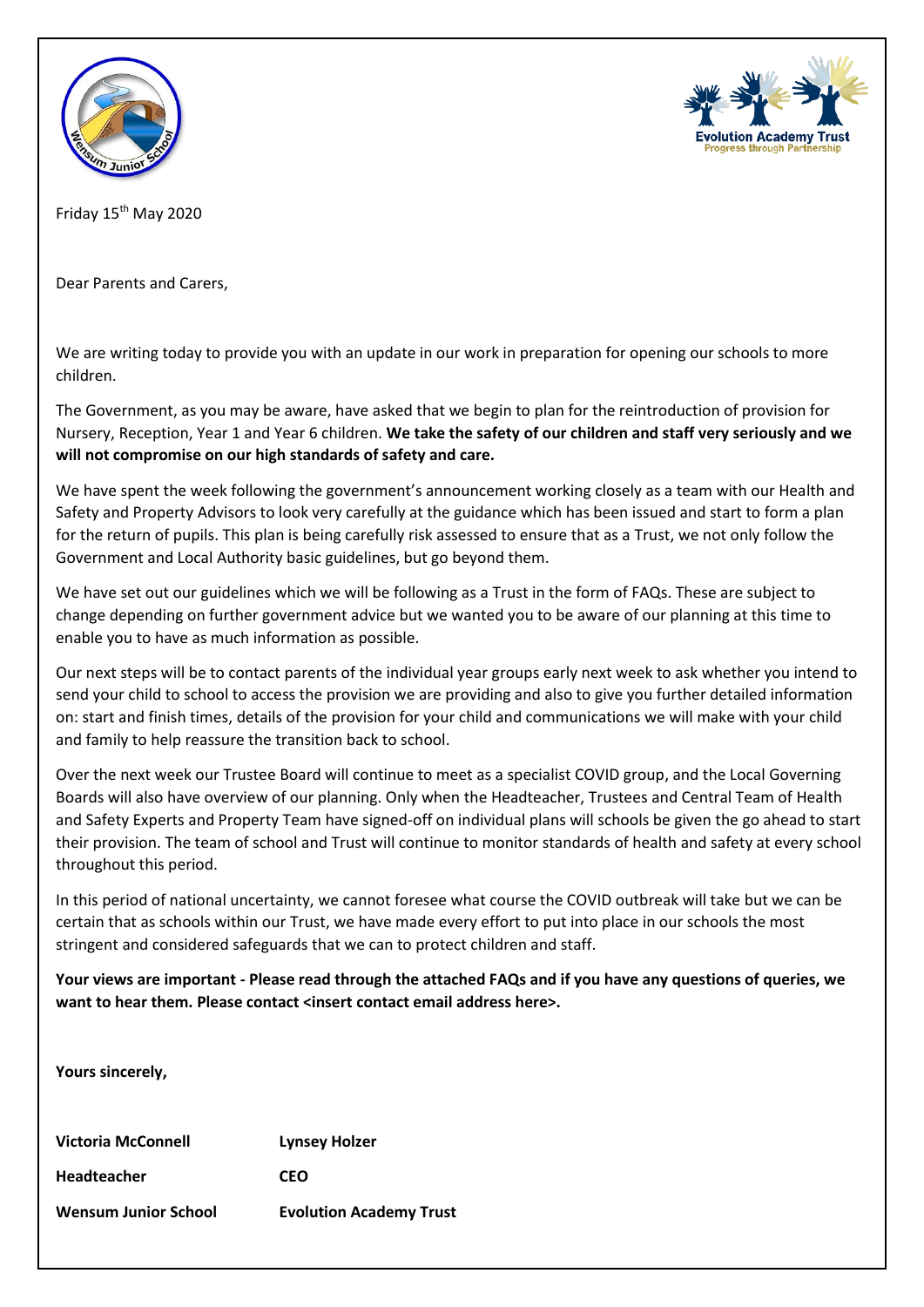



# **COVID-19**

# **INFORMATION FOR PARENTS – MAY 2020**

# **Attendance at School**

### **When will my child be expected to return to school?**

The Government have produced guidelines to ask school to open Nursery provision, Reception, year 1 and Year 6 from June 1st. This does not mean that all year groups will be open from the 1st and all our schools are planning on a staggered start for children, your school will contact you early next week with a clear plan for a start date and what the days will look like.

### **Do I have to send my child if the school is open for the year group?**

It is expected that you will send your child to school if the school is open for the year group but the government are clear that there will be no penalties in place for parents choosing not to send their child to school. You can expect telephone calls from the school to talk through reasons why you have decided to keep your child at home but this will be a discussion at this stage. If your child is self-isolating or shielding due to a medical condition they will need to remain at home at this time.

#### **If my child is not in the returning year groups or cannot come to school will the online learning continue?**

Yes, it will continue.

### **Will my child be expected to attend all day and will the start and finish times be the same as normal?**

Our schools are planning very carefully for the start and finish of days to ensure we limit the possibility of crowds of parents and children so all our schools are operating a staggered start and finish time and your school will contact you individually about the arrangements for your children. These may change as we work to find the best solutions for children.

**If my children are in different year groups - some in the returning year groups and others in non-returning year groups, can I send them all?** Not at this time. We have to carefully follow our plan to reintegrate children gradually.

### **When will the other year groups be returning?**

We do not have a clear plan from the government on this issue but we will let you know as soon as we hear anything.

### **Can I send my child on some days and not others?**

No. If you send your child into school, you will be expected to send them to each session.

### **Will the children of keyworkers and vulnerable groups continue to have provision in the school?**

Yes – children of keyworkers and vulnerable groups will continue to access provision. This group pf children will be kept separate from the returning groups.

### **When should I keep my child at home?**

You should keep your child at home if the child or anyone in the household shows signs of Coronavirus. Children and members of their household will be eligible for testing under the government scheme. If your child is in the clinically vulnerable category including conditions such as asthma and diabetes, you should seek medical advice before returning to school.

### **Safety**

**How are we as a school making a decision that our school is following all the guidelines and is as safe as we can make it?**

As a school, with our members of the Trust team, we have completed a detailed risk assessment which looks at 9 areas of our school operations. This will be under constant review by the school and the Trust and overseen by Trustees. If any element of school practice is measured as high-risk we will either take actions to improve it or could close down provision.

### **When would you take the decision to close a school or classes in a school?**

We may be asked by the government to close down the provision in a school if directed by the government if there are increases in infection rates in a local area. We may close a school if there is an outbreak of cases in the school or within a bubble. We may close a school or classes if we are unable to provide enough staff to operate safely.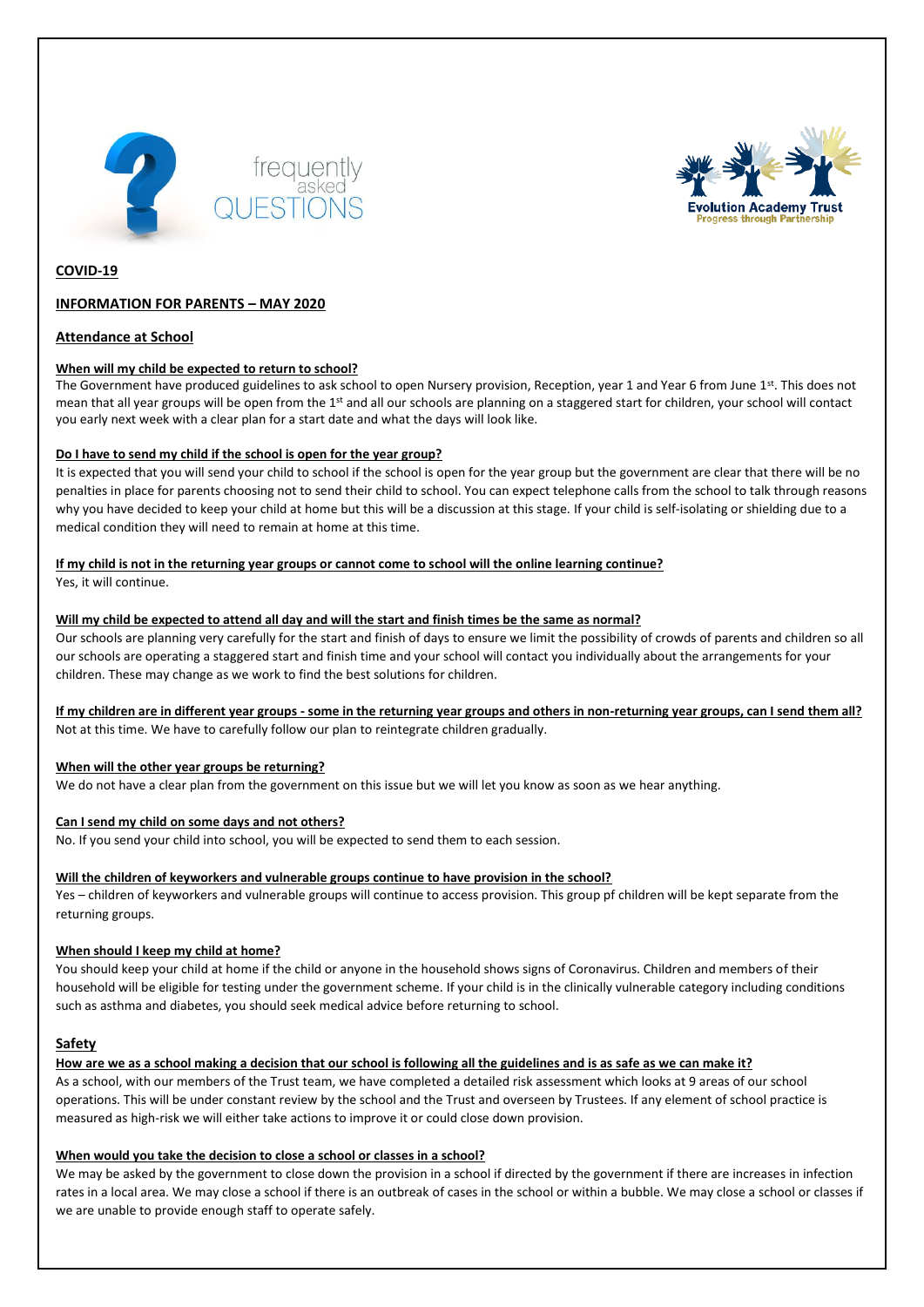### **How will you ensure that drop off and pick up times are safe?**

Each school has a very clear set of guidelines including one –way systems for parents and staggered entry and exit times which we will supervise to ensure that there is limited contact between parents or children at drop off and pick up times. Parents will be encouraged to use telephone or email to communicate with teachers or staff.

#### **How will we ensure good hygiene in school?**

**Handwashing** – There will be a clear routine of handwashing throughout the day. All children will be shown and supported to do this thoroughly alongside government guidance. We have secured large stocks of soap and hand gel to ensure that there is good access across the school.

**Cleaning** – All our schools have new regimes for cleaning which include additional hours for cleaning staff and additional and clear guidelines to ensure all frequently touched surfaces are cleaned regularly including the cleaning of toilets once per hour.

**Resources** – Children will have their own set of pencils, books etc. which will be kept for them only with no sharing. This is not the case in Reception, where any resources shared will be regularly cleaned between uses.

Home to school Items – Children will not be permitted to bring items from home except water bottles and lunchbox and will not be bringing home resources from school at this time e.g. reading books.

#### **Will we be expecting social distancing in school by children and staff?**

All children will be in much smaller groups or 'bubbles' – the number in these groups will always be below the recommendation of 15 and depending on the size of classrooms will often be as low as 10 or 8. The children in the bubble will stay with this group throughout the day – at break times and lunchtimes and throughout the week and will not come into contact with children in other 'bubbles'. In their group, the layout of the classroom has been designed to ensure that children in the older year groups stay at a distance of 2 metres from each other as much as possible. In reception classes this is much more difficult. We will be keeping our reception groups small and ensuring through our planning that children are distanced as much as possible. Children will not be allowed to move around the school building freely, this will help reduce contact with others.

# **What will happen at lunchtimes and Breaktimes?**

Children will keep in their 'bubbles' to play and eat. Strict cleaning will take place before and after food and children will be instructed to wash their hands before and after food. Children will not be eating in a room with other 'bubbles'. Breaktimes and lunchtimes will be at different times for different 'bubbles' of children.

### **What will happen if there is a confirmed case of coronavirus at the school?**

If a child or staff members develops symptoms of Coronavirus, they will be isolated from the rest of the group, sent home and asked to selfisolate for 7 days and encouraged to access testing. All staff and children attending school will have access to a test if they display symptoms. If the test is positive, we will notify parents and send home the whole group of children for 14 days. At each stage, before and after testing, parents within the group will be given full information to enable them to make clear decisions.

# **Education**

### **What will the education for children look like in school?**

We have exceptional teachers in our schools who will continue to do their best to provide stimulating activities for children in and out of school settings. We will listen carefully to children and parents about how things feel and do our best to make things feel as normal as possible. The teachers will continue to provide lessons in school and continue to make them fun and stimulating. This will include PE lessons in their 'bubble' and work across the curriculum. We will not ask them to engage in any work which would mean close contact with another person, but our teachers will make sure there is plenty of collaboration in different ways.

**Nursery and Reception** - In our Nursery and reception classes, we will limit the number of activities available per day and are likely to direct the children to activities to ensure distance. Regular wiping of any shared resources such as bicycles will take place in addition to regular handwashing and any previously shared resources such as play dough will be temporarily unavailable. Children will still sit on the carpet in Nursery and reception, sing songs and play games, but will be asked to sit apart on spaces.

### **My child has additional needs? Will my child get the provision they need?**

Our dedicated teams will work with all parents but particularly those in vulnerable groups to ensure that children and parents are well prepared for the return. Please contact school directly to discuss the individual and they will work through a plan with you.

### **How will you ensure children understand the new expectations of them and are well prepared for a return?**

Our teams will be working hard over the next week to prepare information, communicate with families by email and video links to ensure children feel well prepared for the return.

### **Will my child have their usual teacher?**

As long as the staff member is at work, we will try to keep children with a known teacher or teaching assistant. Other adults may also be working with them.

### **Will my child need to wear school uniform? Will my child need to wear a mask for school?**

Yes, your child will need to wear school uniform or PE kit and follow the usual policies on behaviour in school. We would request that children **do not** wear a mask for school.

### **How will you look after the wellbeing of my child?**